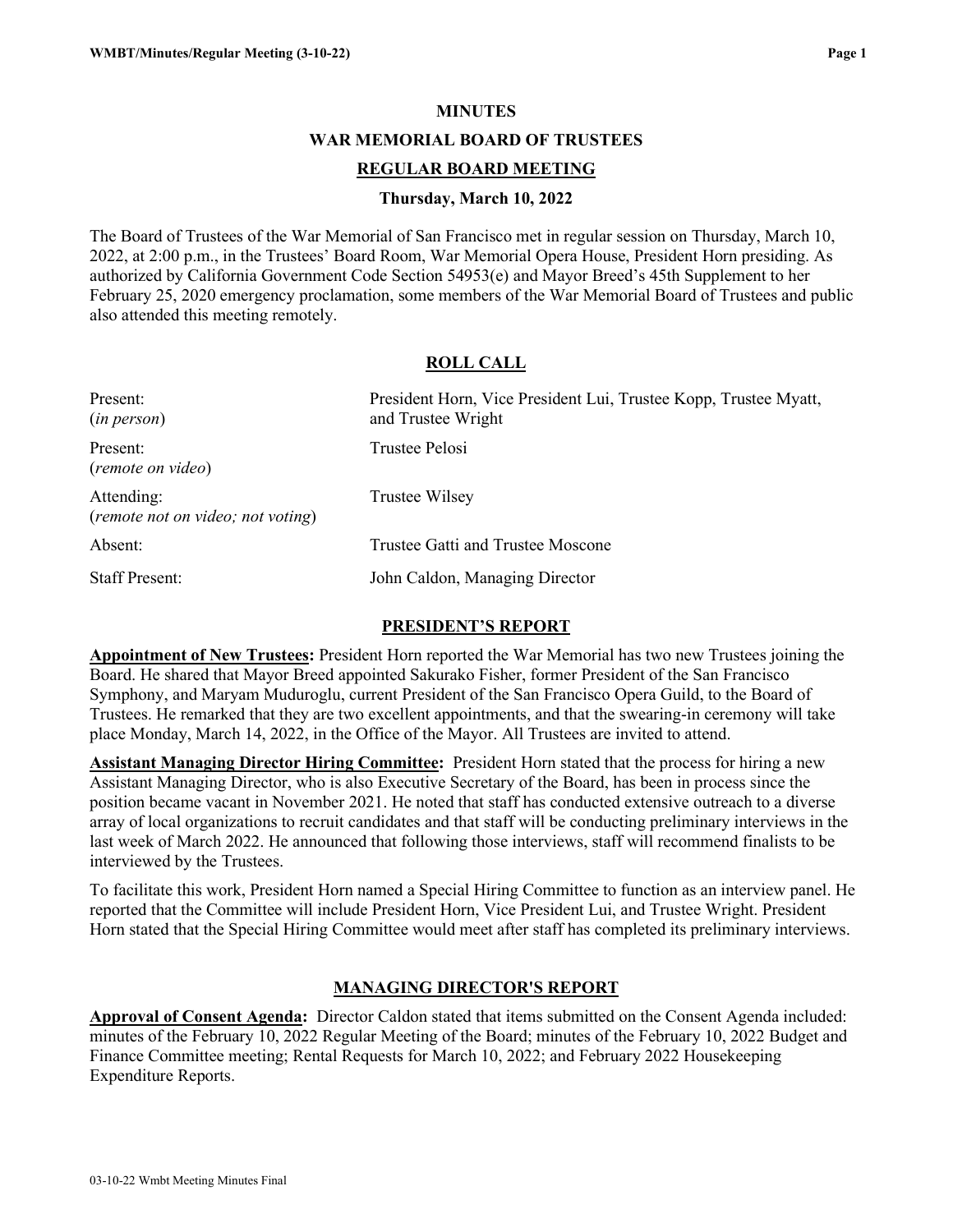Director Caldon noted there was an additional rental request he wanted to discuss with the Board. He reported that a group of local musicians contacted War Memorial staff with a request to present a special benefit concert to raise humanitarian aid for the people of Ukraine during this time of war with Russia. Director Caldon explained that the group has requested use of the Herbst Theatre for Sunday, March 13, 2022. He noted the group has raised money for labor and equipment costs and that staff is requesting the Board waive the nonprofit rental fee of \$1375 to benefit this fundraiser for the people of Ukraine. Director Caldon stated he felt the request was appropriate based on the history of the War Memorial and its relationship to veterans and those who have fought for freedom around the world.

President Horn asked the Board whether they would like to consider this request in the context of the consent agenda, to which the Board agreed. Vice President Lui asked whether the rental fee was the only request for a waiver and whether there were other fees that could also be waived. Director Caldon noted that the Board could also waive fees for War Memorial owned equipment but that labor fees could not be waived. Vice President Lui suggested that the Board also waive equipment fees.

On motion of Trustee Kopp, seconded by Vice President Lui, the following resolution was unanimously adopted by a roll call vote.

## RESOLUTION NO. 22-06

RESOLVED, By the Board of Trustees of the War Memorial of San Francisco that minutes of the February 10, 2022 regular meeting of the Board; minutes of the February 10, 2022 Budget and Finance Committee meeting; Rental Requests and Additional Rental Requests as amended for March 10, 2022; and February 2022 Housekeeping Expenditure Reports, are hereby approved.

**COVID Update:** Director Caldon discussed the latest developments in public health measures taken to address the pandemic and noted that things have been shifting rapidly. He noted that some of the changes will begin on March 11, 2022, with the City no longer requiring bars and restaurants to check for proof of vaccination or require the use of masks. He also stated that on March 18, 2022, the City will no longer require mask-wearing inside City buildings, such as the Veterans Building. He further stated that for mega-events, which are events with 1,000 or more people in attendance, masks and proof of vaccination will still be required. This includes performances in both Davies Symphony Hall and the War Memorial Opera House. Director Caldon noted that because the Ballet and Opera have sold subscription series to patrons with a commitment to specified safety measures being in place, they are opting to continue those measures for the safety of their patrons. Director Caldon remarked that the venues in the Veterans Building have capacities of fewer than 1,000, and are thus exempt from mega-event rules. For these venues, Licensees will be permitted to decide which measures to enact for their patrons.

**Opera House Flood Update:** Director Caldon updated the Board on the flood that occurred in the War Memorial Opera House over the weekend, which resulted in the cancelation of the matinee performance of "Don Quixote" on Saturday, March 5, 2022. He stated that an anomalous accident occurred, in which a ballet crew member was moving a piece of equipment and unintentionally collided with a fire sprinkler head above the stage, triggering the life safety system and alerting the San Francisco Fire Department. The accident inundated the backstage area with water and the building needed to be cleared until the San Francisco Fire Department allowed for it to be reopened. Director Caldon noted that the time it took to complete these steps precipitated the cancellation of the ballet performance. He stressed that this was not a failure of the building's life safety system but an individual user error in operating stage equipment. He also remarked that the quick work of stagehands, engineers, and custodians saved the evening performance.

**Form 700 and Sunshine Training Reminder:** Director Caldon reminded Trustees that California Form 700 Statement of Economic Interests filings and Sunshine and Ethics trainings are due April 1, 2022. He noted that Trustees should have already received an email from the Ethics Commission and that Francesca Cicero, Public Information Officer, would follow up with those who have not yet completed their required filings and trainings.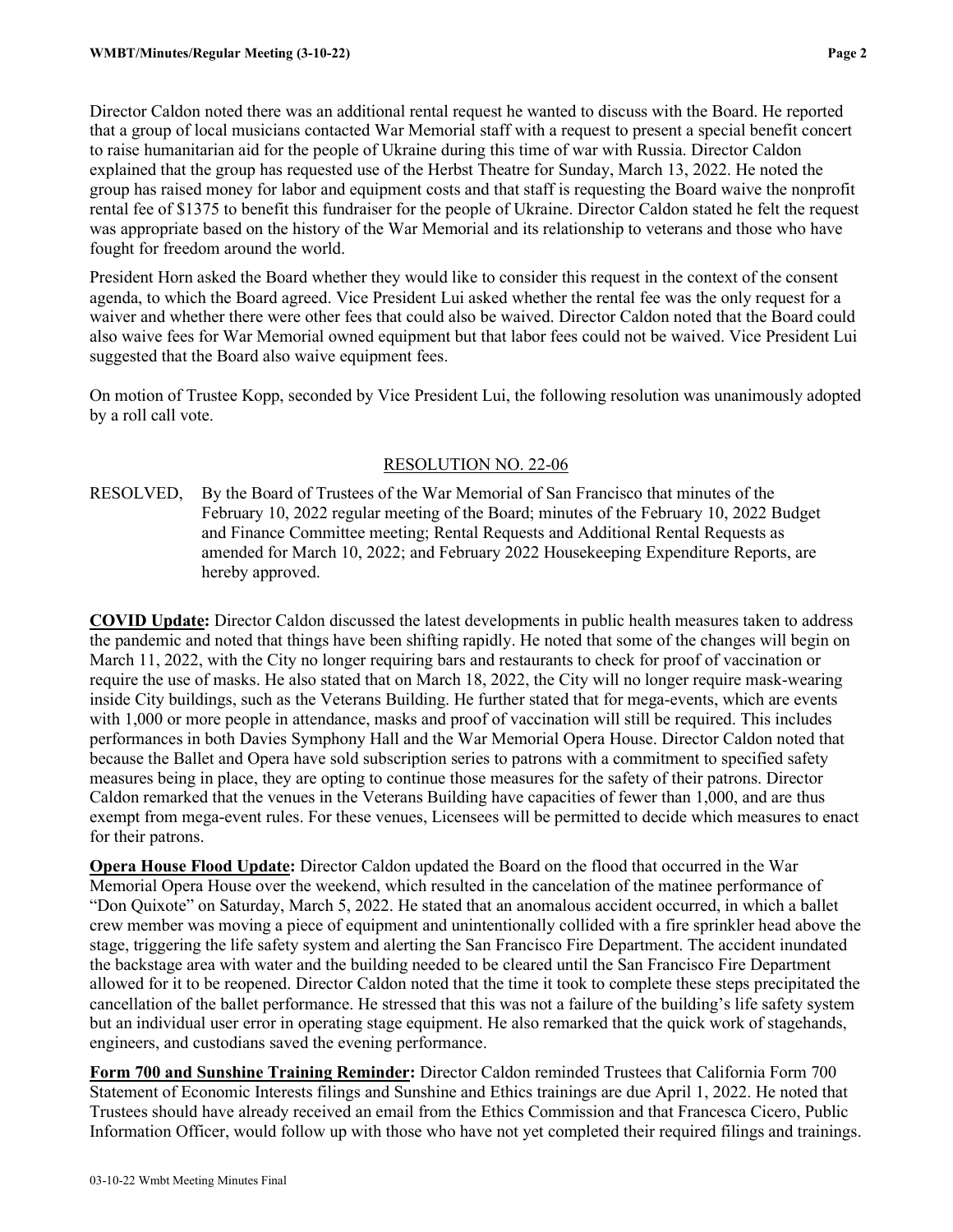# **REGULAR ITEMS**

**Presentation by SF Opera's Department of Diversity, Equity and Community:** President Horn invited the San Francisco Opera's Department of Diversity, Equity and Community to present an update to the Board on their work over the last year. President Horn noted that most recently, the Department presented an exhibit of artwork created by persons incarcerated at San Quentin State Prison in the lobby of the War Memorial Opera House during "Fidelio." President Horn reminded everyone that the exhibit was approved by the War Memorial Board of Trustees and was a great success.

Charles "Chip" McNeal, Director of Diversity, Equity and Community, along with his staff, presented to the Board on the internal and external diversity programs underway at the San Francisco Opera. He noted that their department is the first fully-funded diversity department housed in an opera company in America.

Mr. McNeal provided an overview of the ongoing diversity programs, which include monthly internal trainings, public school and community programs, usher trainings, and national trainings for arts organizations that do not have their own diversity departments. He emphasized the goal in all their programming is to make everyone feel welcomed, to bring new and diverse audiences to the Opera, and to create programming that engages with the greater community at-large. He thanked the Board for partnering with the department, specifically noting the "Fidelio" art exhibit in the lobby of the War Memorial Opera House.

Trustee Wright noted that she attended "Fidelio" and spoke with several of the artists. She remarked at how impactful it was to the artists that their work was being shown in the War Memorial Opera House and that she saw many patrons who were also in awe of the exhibit. She also relayed a personal story about attending Opera in the Park as a young girl, which led her to study classical music. She shared how meaningful these programs can be and that their impact in schools cannot be overstated.

President Horn expressed his appreciation for the presentation and stated that the Board is looking forward to the next project.

## **Adopt Findings to Allow Teleconferenced Meetings Under California Government Code Section 54953(e):**

President Horn stated that on October 14, 2021, the Board passed the first of several Resolutions allowing it to meet remotely to prevent the spread of COVID-19 under Assembly Bill 361, which enables local public agencies to continue to use teleconferencing without complying with certain provisions of the Brown Act. He stated that to utilize the provisions in AB 361, the meeting must be held during a proclaimed state of emergency in which state or local officials have imposed or recommended measures to promote social distancing.

President Horn noted that the Resolution currently before the Board will allow Trustees who are able to meet inperson to do so, while also allowing some Trustees to attend remotely if they have COVID-related health reasons that prevent them from attending in-person. He stated that Mayor Breed has directed all City boards and commissions to enact a Resolution to allow for "hybrid" meetings to take place and that the City Attorney had drafted a proposed Resolution, which Trustees received prior to the meeting.

Deputy City Attorney Lauren Curry then addressed the Board. Trustee Kopp inquired as to why the Board is required to pass this resolution every month. Ms. Curry responded that the law requires that the resolution be passed every thirty days.

On motion of Trustee Pelosi, seconded by Vice President Lui, the following resolution was unanimously adopted by roll call vote: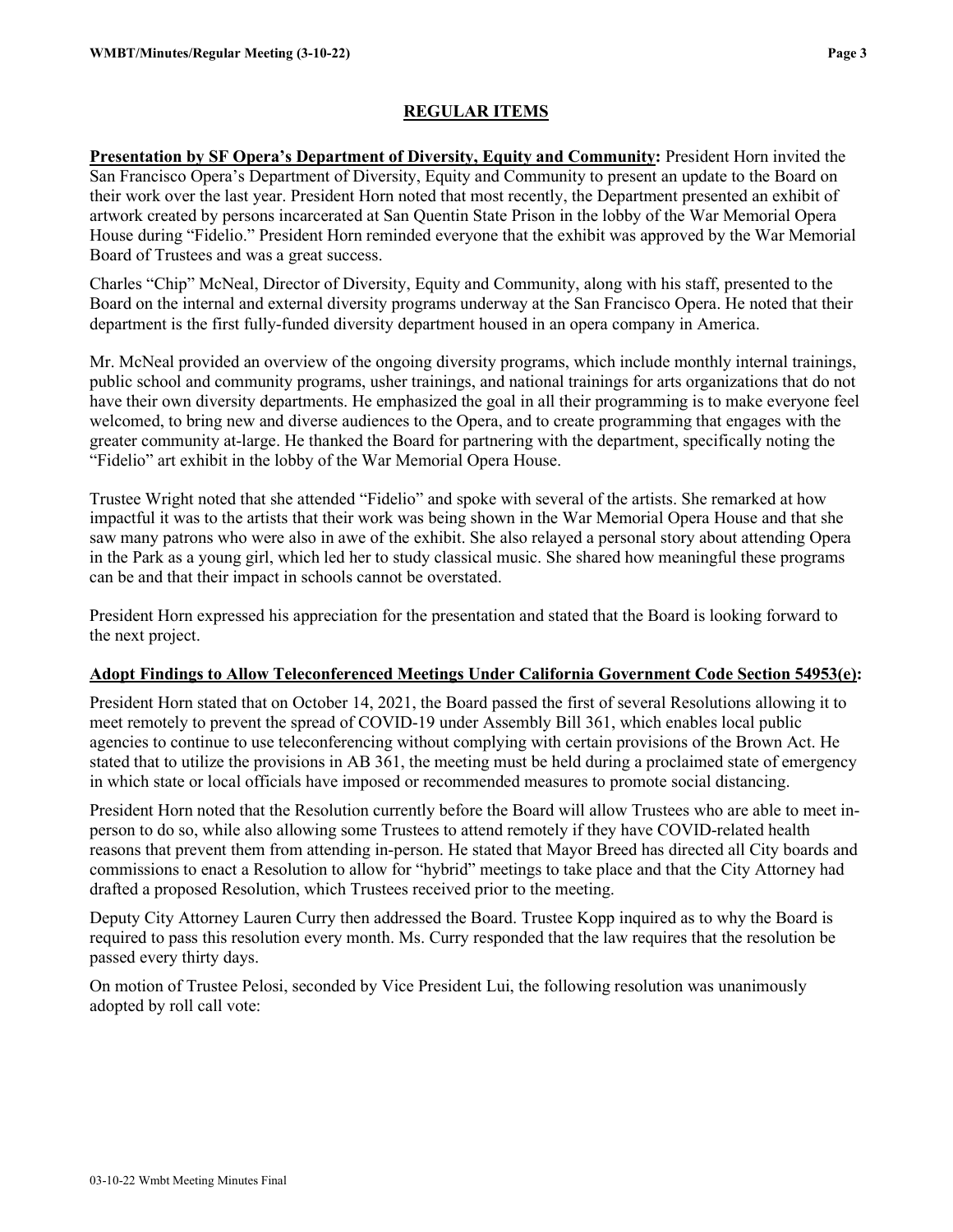## RESOLUTION NO. 22-07

- *WHEREAS*, California Government Code Section 54953(e) empowers local policy bodies to convene by teleconferencing technology during a proclaimed state of emergency under the State Emergency Services Act so long as certain conditions are met; and
- *WHEREAS*, In March, 2020, the Governor of the State of California proclaimed a state of emergency in California in connection with the Coronavirus Disease 2019 ("COVID-19") pandemic, and that state of emergency remains in effect; and
- *WHEREAS*, On February 25, 2020, the Mayor of the City and County of San Francisco (the "City") declared a local emergency, and on March 6, 2020 the City's Health Officer declared a local health emergency, and both those declarations also remain in effect; and
- *WHEREAS*, On March 11 and March 23, 2020, the Mayor issued emergency orders suspending select provisions of local law, including sections of the City Charter, that restrict teleconferencing by members of policy bodies; and
- *WHEREAS*, Consistent with the Mayor's orders and State law, the War Memorial Board of Trustees met remotely during the COVID-19 pandemic through March 6, 2022; and
- *WHEREAS*, On February 10, 2022, the Mayor issued an emergency order that (1) requires decision-making boards and commissions established in the Charter (with the exception of the Board of Supervisors) to hold meetings in person at a physical location where members of the public may attend and provide comment, (2) allows members of those boards and commissions to participate remotely in the in-person meetings for COVID-related health reasons, (3) allows but does not require subcommittees of those boards and commissions to meet in person at a physical location where members of the public may attend and provide comment, and (4) prohibits all other policy bodies (with the exception of the Board of Supervisors and its committees) from meeting in person under any circumstances, with limited exceptions; and
- *WHEREAS*, On September 16, 2021, the Governor signed AB 361, a bill that amended the Brown Act to allow local policy bodies to continue to meet by teleconferencing during a state of emergency without complying with restrictions in State law that would otherwise apply, provided that the policy bodies make certain findings at least once every 30 days; and
- *WHEREAS*, While federal, State, and local health officials emphasize the critical importance of vaccination (including a booster once eligible) and consistent mask-wearing, regardless of vaccination status, to prevent the spread of COVID-19, the City's Health Officer has issued at least one order (Health Officer Order No. C19-07y, available online at www.sfdph.org/healthorders) and one directive (Health Officer Directive No. 2020-33i, available online at www.sfdph.org/directives) that continue to recommend measures to promote safety for indoor gatherings, including vaccination, masking, improved ventilation, and other measures, in certain contexts; and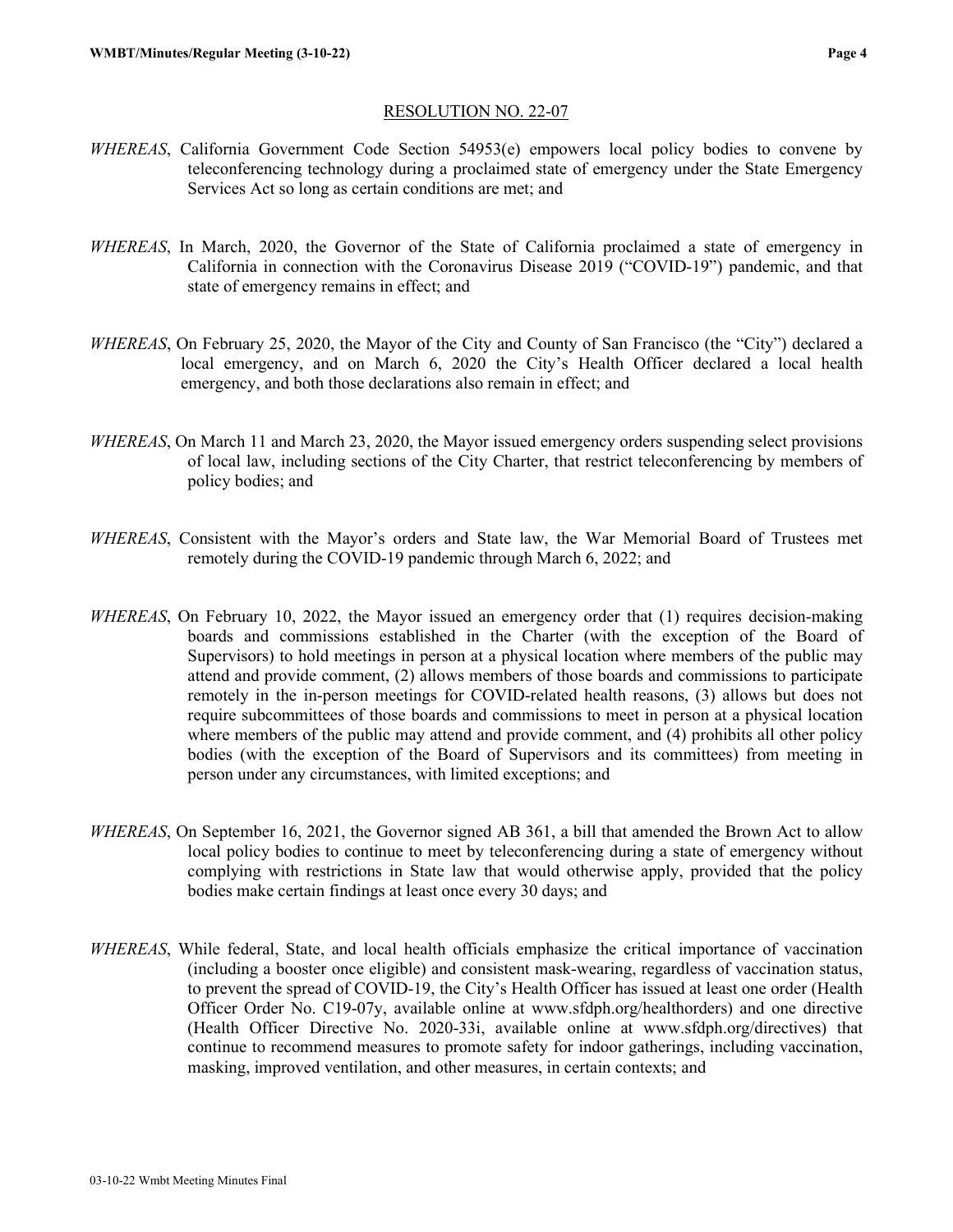- *WHEREAS*, The California Department of Industrial Relations Division of Occupational Safety and Health ("Cal/OSHA") has promulgated Section 3205 of Title 8 of the California Code of Regulations, which requires most employers in California, including in the City, to train and instruct employees about measures that can decrease the spread of COVID-19; and
- *WHEREAS*, Without limiting any requirements under applicable federal, state, or local pandemic-related rules, orders, or directives, the City's Department of Public Health, in coordination with the City's Health Officer, has advised that for group gatherings indoors, such as meetings of boards and commissions, people can increase safety and greatly reduce risks to the health and safety of attendees from COVID-19 by maximizing ventilation, wearing well-fitting masks regardless of vaccination status (and as required for unvaccinated people by the State of California's indoor masking order), encouraging vaccination (including a booster as soon as eligible), staying home when sick or when experiencing any COVID-19 symptom, discouraging consumption of food or beverages in the meeting, following good hand hygiene practices, and making informed choices when gathering with people whose vaccination status is not known; and
- *WHEREAS*, the War Memorial Board of Trustees will begin meeting in person consistent with the Mayor's February 10, 2022 order, allowing members to participate by video from a separate location for COVID-related health reasons and providing members of the public an opportunity to observe and provide public comment either in person or remotely; now, therefore, be it
- *RESOLVED*, That the War Memorial Board of Trustees finds as follows:

1. As described above, the State of California and the City remain in a state of emergency due to the COVID-19 pandemic. At this meeting, the War Memorial Board of Trustees has considered the circumstances of the state of emergency.

2. As described above, because of the COVID-19 pandemic, conducting meetings of this body and its committees in person without allowing certain members of this body to attend remotely would present imminent risks to the health or safety of certain attendees due to COVID-19, and the state of emergency continues to directly impact the ability of those members to meet safely in person; and, be it

*RESOLVED*, That for at least the next 30 days, the War Memorial Board of Trustees will hold in-person meetings, with some members possibly appearing remotely. If all members of the War Memorial Board of Trustees are unable to attend in person for COVID-related health reasons, then the War Memorial Board of Trustees will hold the meeting remotely without providing an in-person meeting location. If the War Memorial Board of Trustees votes to allow it and appropriate space is available, the War Memorial Board of Trustees' subcommittees may hold in-person meetings as well, or alternatively, the subcommittees may hold meetings exclusively by teleconferencing technology (and not by any in-person meetings or any other meetings with public access to the places where any policy body member is present for the meeting). All meetings of the War Memorial Board of Trustees and its committees will provide an opportunity for members of the public to address the body and will otherwise occur in a manner that protects the statutory and constitutional rights of parties and the members of the public attending the meeting via teleconferencing; and, be it